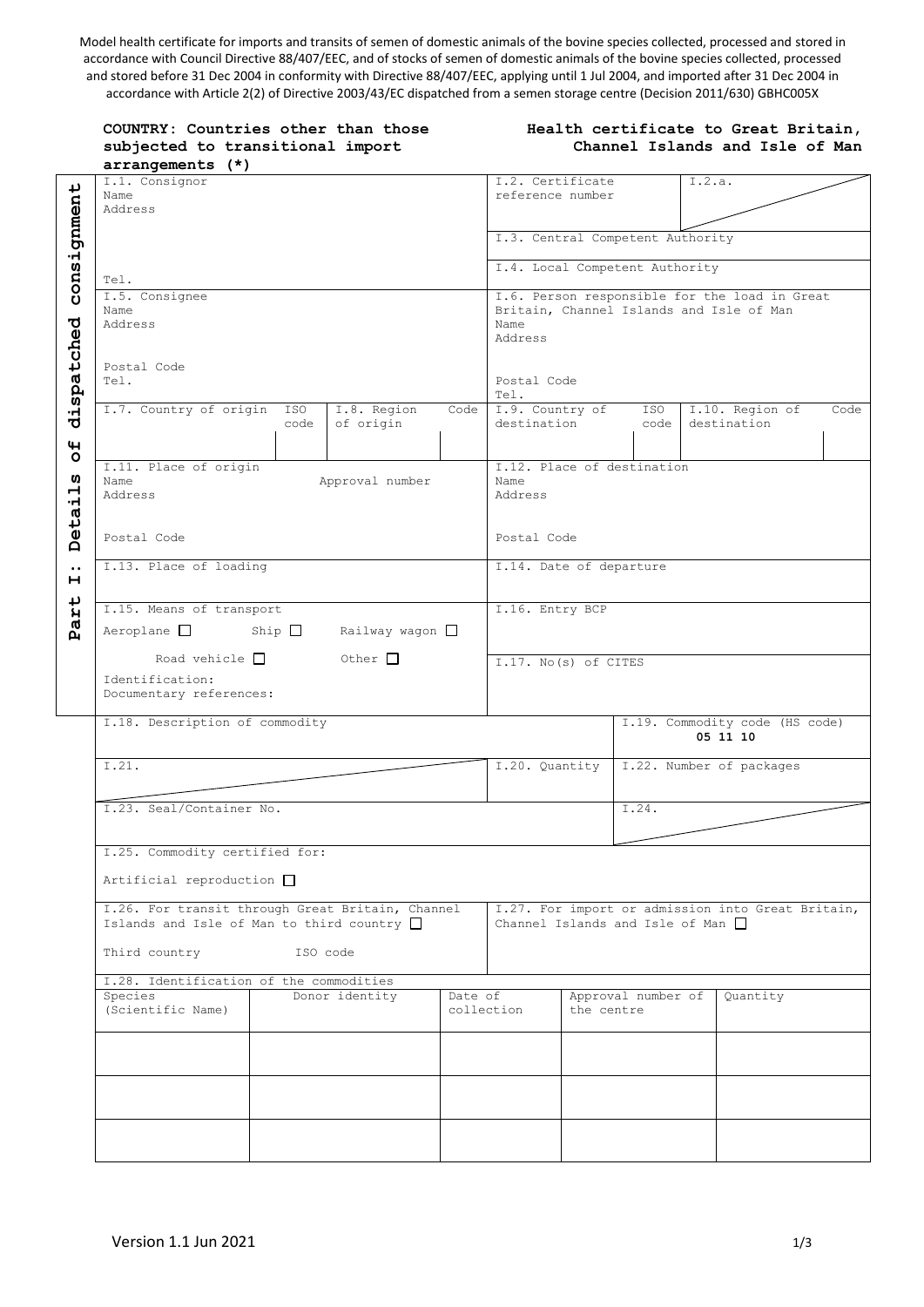## **COUNTRY: Countries other than those subjected to transitional import arrangements (\*)**

## **Bovine semen – Section C GBHC005X**

|                       | arrangements (*)                                                                                                                                                                                                                                                                                                                                                                                                                                                                                                                                                                                                                     |                                                                                            |       |  |  |  |  |  |
|-----------------------|--------------------------------------------------------------------------------------------------------------------------------------------------------------------------------------------------------------------------------------------------------------------------------------------------------------------------------------------------------------------------------------------------------------------------------------------------------------------------------------------------------------------------------------------------------------------------------------------------------------------------------------|--------------------------------------------------------------------------------------------|-------|--|--|--|--|--|
|                       | II. Health information                                                                                                                                                                                                                                                                                                                                                                                                                                                                                                                                                                                                               | II.a. Certificate<br>reference no                                                          | II.b. |  |  |  |  |  |
| fication              | (name of exporting country) $(2)$                                                                                                                                                                                                                                                                                                                                                                                                                                                                                                                                                                                                    |                                                                                            |       |  |  |  |  |  |
| erti                  | II.1. The centre <sup>(3)</sup> described in Box 1.11 at which the semen to be exported to Great Britain was<br>stored:                                                                                                                                                                                                                                                                                                                                                                                                                                                                                                              |                                                                                            |       |  |  |  |  |  |
| ပ<br>$\bullet\bullet$ |                                                                                                                                                                                                                                                                                                                                                                                                                                                                                                                                                                                                                                      | II.1.1. meets the conditions laid down in Chapter I(2) of Annex A to Directive 88/407/EEC; |       |  |  |  |  |  |
| н<br>н                | II.1.2. is operated and supervised in accordance with the conditions laid down in Chapter<br>$II(2)$ of Annex A to Directive 88/407/EEC.                                                                                                                                                                                                                                                                                                                                                                                                                                                                                             |                                                                                            |       |  |  |  |  |  |
| art                   | II.2. The semen to be exported to Great Britain:                                                                                                                                                                                                                                                                                                                                                                                                                                                                                                                                                                                     |                                                                                            |       |  |  |  |  |  |
| д                     | has been collected, processed and stored for a minimum period of 30 days immediately<br>II.2.1.<br>following collection in an approved semen collection centre (4) operated and<br>supervised in accordance with Chapter I(1) and Chapter II(1) of Annex A to Directive<br>88/407/EEC, and                                                                                                                                                                                                                                                                                                                                           |                                                                                            |       |  |  |  |  |  |
|                       | $(1)$ either [located in the exporting country;]                                                                                                                                                                                                                                                                                                                                                                                                                                                                                                                                                                                     |                                                                                            |       |  |  |  |  |  |
|                       | country under conditions at least as strict as for imports of semen of bovine species<br>into Great Britain in accordance with Directive 88/407/EEC; ]                                                                                                                                                                                                                                                                                                                                                                                                                                                                               |                                                                                            |       |  |  |  |  |  |
|                       | II.2.2. was moved to the centre described in Box I.11 under conditions at least as strict as<br>described in:                                                                                                                                                                                                                                                                                                                                                                                                                                                                                                                        |                                                                                            |       |  |  |  |  |  |
|                       | <sup>(1)</sup> either [Model Animal health certificate applicable to imports into and transits through Great<br>Britain of semen of domestic animals of the bovine species collected, processed and stored in<br>accordance with Council Directive 88/407/EEC, dispatched from a semen collection centre where the semen<br>was collected (as published by Secretary of State) <sup>(5)</sup> ; ]                                                                                                                                                                                                                                    |                                                                                            |       |  |  |  |  |  |
|                       | $^{(1)}$ and/or [Model Animal health certificate applicable from 1 January 2005 to imports and transits<br>of stocks of semen of domestic animals of the bovine species collected, processed and stored before 31<br>December 2004 in conformity with Council Directive 88/407/EEC applying until 1 July 2004, and imported<br>after 31 December 2004 in accordance with Article 2(2) of Directive 2003/43/EC, dispatched from a semen<br>collection centre where the semen was collected (as published by Secretary of State) <sup>(5)</sup> ; ]                                                                                    |                                                                                            |       |  |  |  |  |  |
|                       | $^{(1)}$ and/or [Model Animal health certificate for imports into and transits through Great Britain of<br>semen of domestic animals of the bovine species collected, processed and stored in accordance with<br>Council Directive 88/407/EEC, and of stocks of semen of domestic animals of the bovine species<br>collected, processed and stored before 31 December 2004 in conformity with Directive 88/407/EEC,<br>applying until 1 July 2004, and imported after 31 December 2004 in accordance with Article 2(2) of<br>Directive 2003/43/EC dispatched from a semen storage centre (as published by Secretary of State) (5); ] |                                                                                            |       |  |  |  |  |  |
|                       | II.2.3. was stored under conditions which satisfy the terms of Directive 88/407/EEC;                                                                                                                                                                                                                                                                                                                                                                                                                                                                                                                                                 |                                                                                            |       |  |  |  |  |  |
|                       | II.2.4. was sent to the place of loading in a sealed container under conditions which comply<br>with Directive 88/407/EEC and bearing the number detailed in Box 1.23.                                                                                                                                                                                                                                                                                                                                                                                                                                                               |                                                                                            |       |  |  |  |  |  |
|                       | <b>Notes</b>                                                                                                                                                                                                                                                                                                                                                                                                                                                                                                                                                                                                                         |                                                                                            |       |  |  |  |  |  |
|                       | (*) Those countries subject to the transitional import arrangements include: an EU member State;<br>Liechtenstein; Norway and Switzerland.                                                                                                                                                                                                                                                                                                                                                                                                                                                                                           |                                                                                            |       |  |  |  |  |  |
|                       | References to European Union legislation within this certificate are references to direct EU<br>legislation which has been retained in Great Britain (retained EU law as defined in the European Union<br>(Withdrawal) Act 2018).                                                                                                                                                                                                                                                                                                                                                                                                    |                                                                                            |       |  |  |  |  |  |
|                       | References to Great Britain in this certificate include Channel Islands and Isle of Man.                                                                                                                                                                                                                                                                                                                                                                                                                                                                                                                                             |                                                                                            |       |  |  |  |  |  |
|                       | Part I:                                                                                                                                                                                                                                                                                                                                                                                                                                                                                                                                                                                                                              |                                                                                            |       |  |  |  |  |  |
|                       | Box 1.6: Person responsible for the load in Great Britain: this box is to be filled in only if it is a<br>certificate for transit commodity.                                                                                                                                                                                                                                                                                                                                                                                                                                                                                         |                                                                                            |       |  |  |  |  |  |
|                       | Box 1.11: Place of origin shall correspond to the semen storage centre of dispatch of the semen.                                                                                                                                                                                                                                                                                                                                                                                                                                                                                                                                     |                                                                                            |       |  |  |  |  |  |